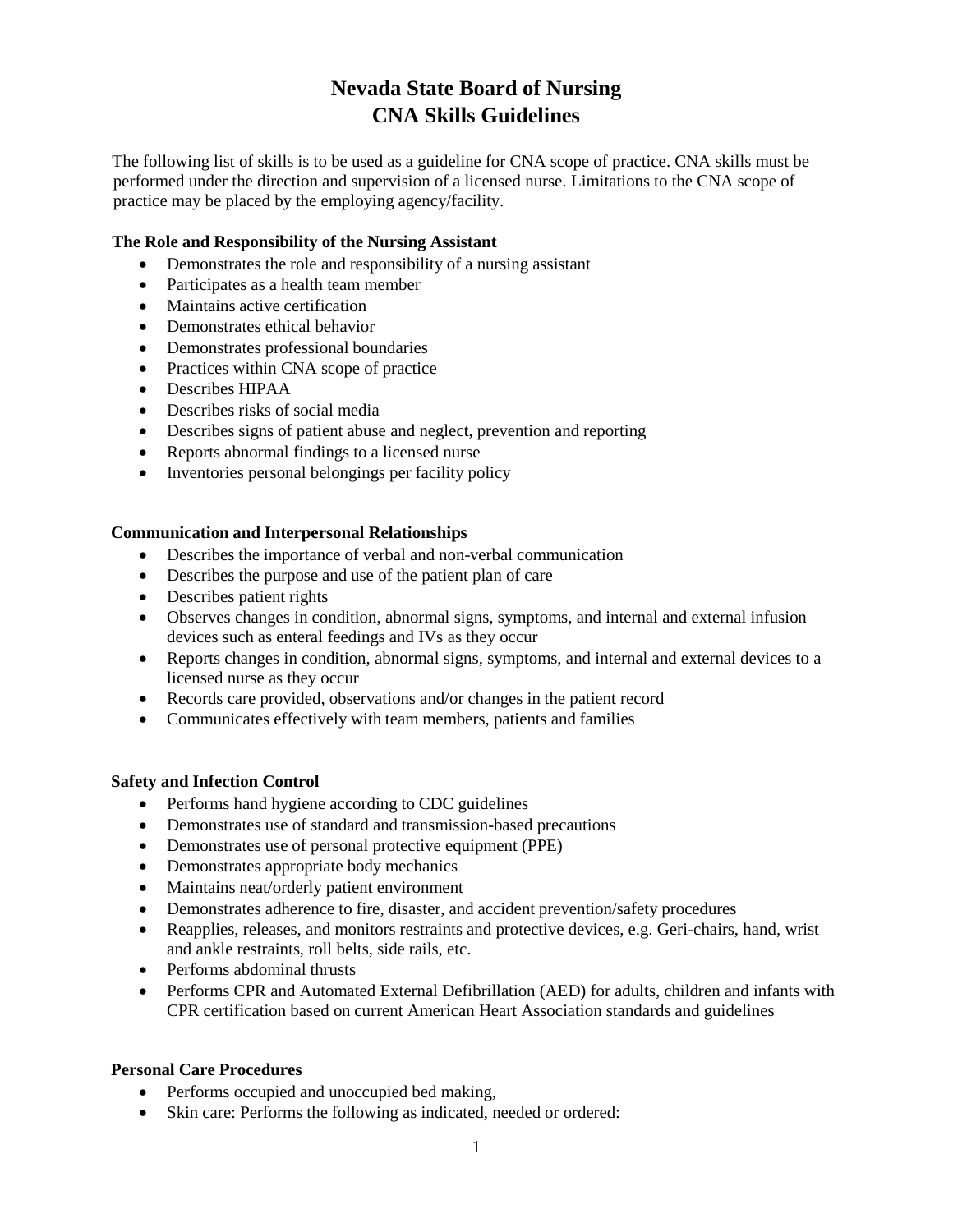- o Removes dressings as directed prior to bathing
- o Applies dry sterile dressing post bathing
- o Applies non-medicated over-the-counter (OTC) ointments such as Vaseline, A&D, Bag Balm, Desitin, Ben Gay, Mineral Ice, Zinc Oxide or like products
- o Cares for, applies and removes established prosthetic devices, immobilizers and braces
- o Performs back rubs
- o Performs perineal care, incontinent care
- o Bathes patients partial and complete bed bath, tub bath, shower, whirlpool, perineal care
- o Shaves a patient with a safety razor and/or electric razor
- Performs all needed mouth care unconscious and conscious patient, such as brushing, flossing, and denture care
- Performs hair care—shampoos, brushes, and combs patient hair
- Dresses and undresses patients as indicated
- Performs nail care including filing and clipping of nails on fingers and toes only when directed by a licensed nurse
- Applies elastic stockings (TED hose)
- Applies and/or assists patients to apply vision and hearing assistive devices
- Applies heel and/or elbow protectors
- Assists with post mortem care

### **Vital Signs and Monitoring**

- Demonstrates capture of temperature, pulse and respirations (TPR), blood pressure (BP) using manual and electronic vital sign devices;
- Demonstrates correct use of automatic vital sign devices
- Applies and monitors pulse oximetry
- Measures height and weight

### **Nutritional Requirements and Techniques**

- Measures and records intake and output in percentage, cc's and ml's
- Prepares patients for meals
- Feeds patients
- Serves meal trays, understands types/purpose of modified and therapeutic diets

### **Exercise and Activity**

- Ambulates patients with or without assistive devices such as a cane, walker and/or gait belt
- Assists patients with transfers: to dangle, to and from a wheelchair, chair, gurney, and other like surfaces
- Demonstrates use of a gait belt, mechanical lift, transfer board or other facility approved techniques
- Transports patients by wheelchair or gurney
- Describes care of a patient who has fallen and mandatory reporting to licensed nurse
- Performs basic range of motion (ROM), passive and active
- Positions patients for comfort supine, prone, side-lying, Fowlers, and Sims positions
- Uses a turn sheet appropriately
- Moves a patient up in bed
- Uses positioning devices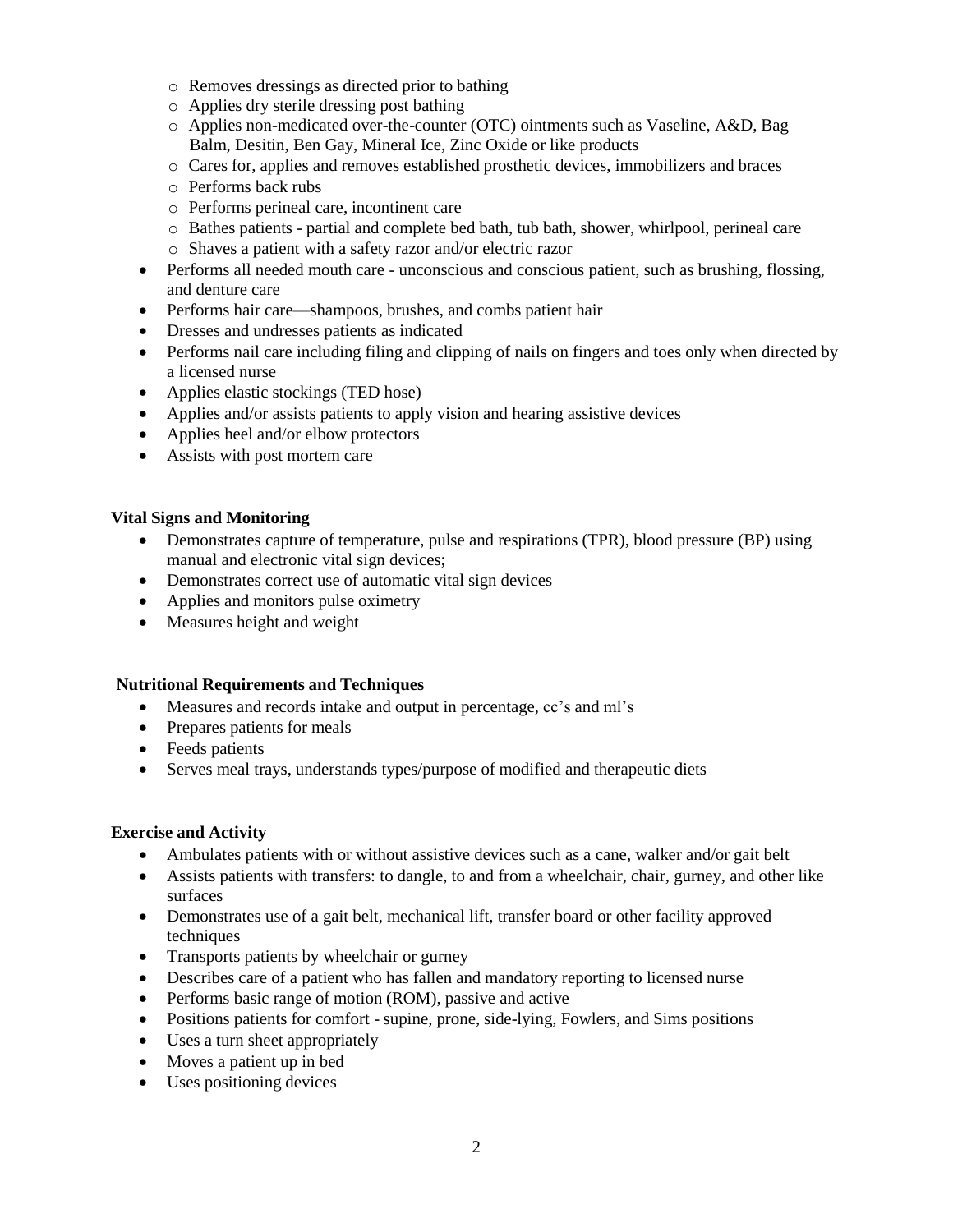### **Elimination Procedures**

- Places and removes bedpans and urinals
- Applies and removes briefs
- Assists patients to the bathroom/commode
- Collects non-manipulated, non-induced, non-invasive specimens, including urine (clean catch urine, 24-hour urine), stool and sputum specimens, using current CDC standard precautions
- Collects a urine specimen via a closed drainage system
- Assists patients with urinary bladder elimination
	- o Empties a urinary drainage bag
	- o Performs catheter care
	- o Assists with bladder retraining
- Assist patients with bowel elimination
	- o Performs care of an established stoma on the abdomen, changing the pouch, release air from the pouch, and providing skin care
	- o Assists with bowel retraining

### **Unsterile Warm and Cold Applications**

- Applies warm and cold dry applications
- Applies warm and cold moist applications
- Assists patient with a sitz bath
- Monitors and removes applications as directed by a licensed nurse

### **Patients with Special Needs**

The nursing assistant will provide appropriate and effective care to patients

- With mental health conditions/suicidal ideation
- With cognitive impairment
	- o Provides reality orientation and/or validation therapy
- Who are expressing grieving
- Who are dying
- Who are confused
- With conditions that cause physical and/or intellectual limitations or disabilities

### **Anatomy and Physiology**

The nursing assistant will demonstrate understanding of the major functions, medical terminology and vocabulary used, and common disorder of:

- The Musculoskeletal System
- The Genitourinary System
- The Integumentary System
- The Cardiovascular System
- The Respiratory System
- The Endocrine System
- The Sensory System
- The Digestive System
- The Nervous System
- Growth and Development